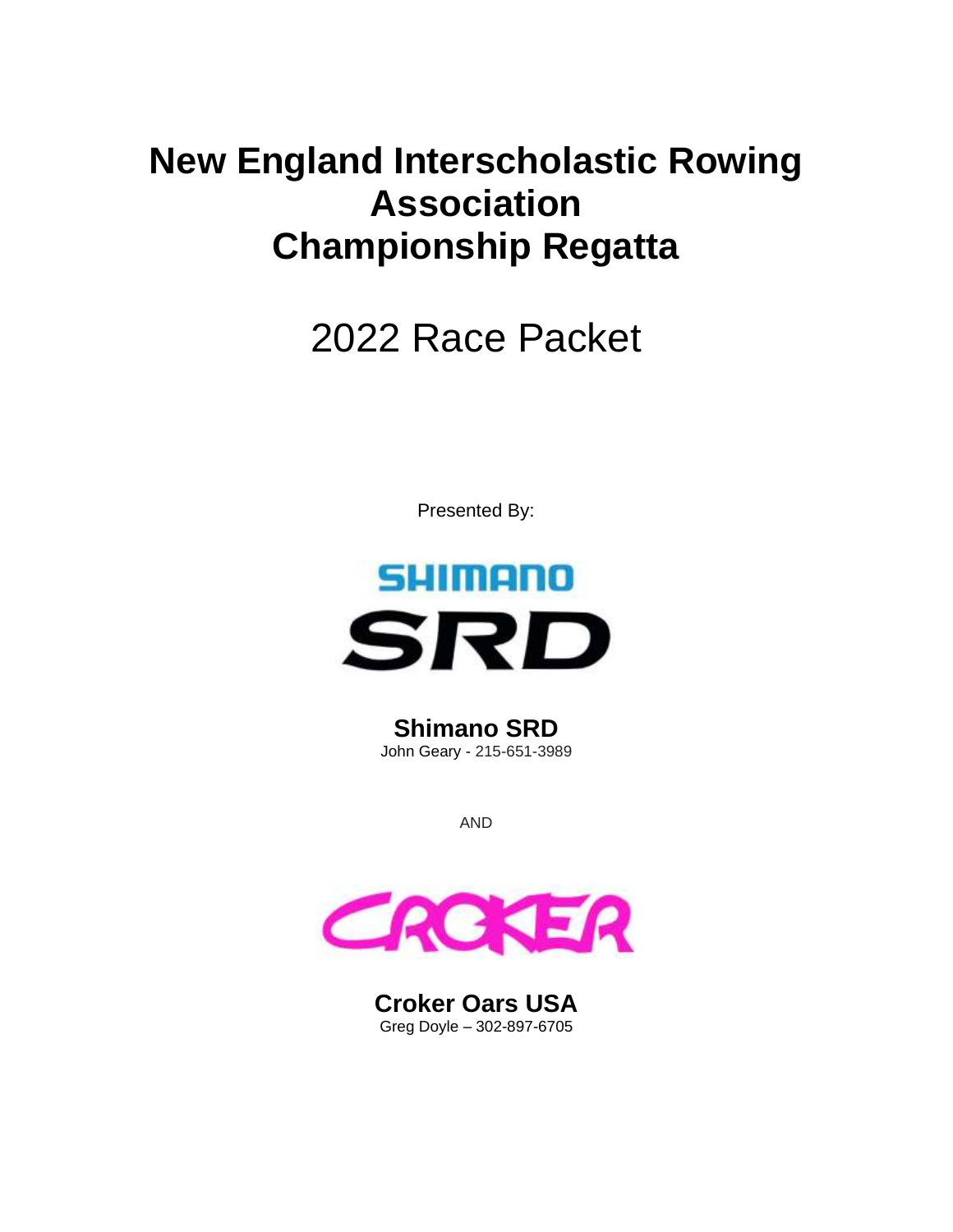



## **TRAILER ARRIVAL INFORMATION**

Regatta Point State Park opens to trailers FRIDAY, May 27<sup>th</sup> at NOON. Access is via NORTH ROAD, which runs east along the north edge of the UMASS Medical Complex. North Road is accessed via Plantation Street. See driving directions below. A Police Officer will be stationed at the bottom of North Road to direct you into the park. Once in the park, staff will direct you accordingly.

Due to Hospital traffic considerations, trailers MUST NOT park outside of Regatta Point prior to opening. Early trailers must wait at the Corazzini State Boat Ramp next to the Donahue Rowing Center in Shrewsbury MA, until 11:45 AM. UMASS Police will TICKET any trailers parked on North Road prior to NOON.

Detached trailers must use a block of wood under your trailer crank, damage to the pavement may occur otherwise.

## **DRIVING DIRECTIONS**

From 290 East - Exit 24 and turn right onto Plantation St.Drive approximately ¾ of a mile and turn left on North Rd. At the end of North Rd. wait to be directed across Lake Avenue into the Park.

From 290 West - Exit 25 and bear right onto Main St. Proceed to second set of lights and turn left onto Plantation St. Drive approximately 1 mile and turn left on North Rd. at the end of North Rd. wait to be directed across Lake Avenue into the Park.

Trailers not following the above driving directions and arriving from either direction on Lake Ave will be sent around the hospital to enter from North Road

## **PRACTICE DAY PARKING**

- Only tow vehicles will be allowed to park inside Regatta Point Park.
- TEAM BUSES AND VANS should to park north (direction of start line) of the trailer entrance gate.
- Tent items must be dropped off outside the park but vehicles may not be left running and unattended. A maximum time of 10 minutes will be allowed to unload the vehicle, after which these vehicles must exit the park. Please coordinate with your team to assist in carrying food, etc. in.
- Food trailers after unloading they must be parked at the Corzinni Boat Ramp in Shrewsbury for the duration of the regatta, and will not be permitted back to the park until after the final race on Saturday.

## **RACE DAY PARKING**

- Tow vehicles must be inside the gates BEFORE 7am. Gates lock at 7am. No late entry.
- Tow vehicles must be parked immediately in front of their trailer.
- All food items must be unloaded prior to 7am.
- Athlete drop-off will be allowed north of the main gate.
- Buses will be required to park in a Bus Parking Lot adjacent to the UMass parking garage.
- All team vans and spectators must utilize the UMass parking garage. There is a FREE REGATTA SHUTTLE servicing these parking garages.